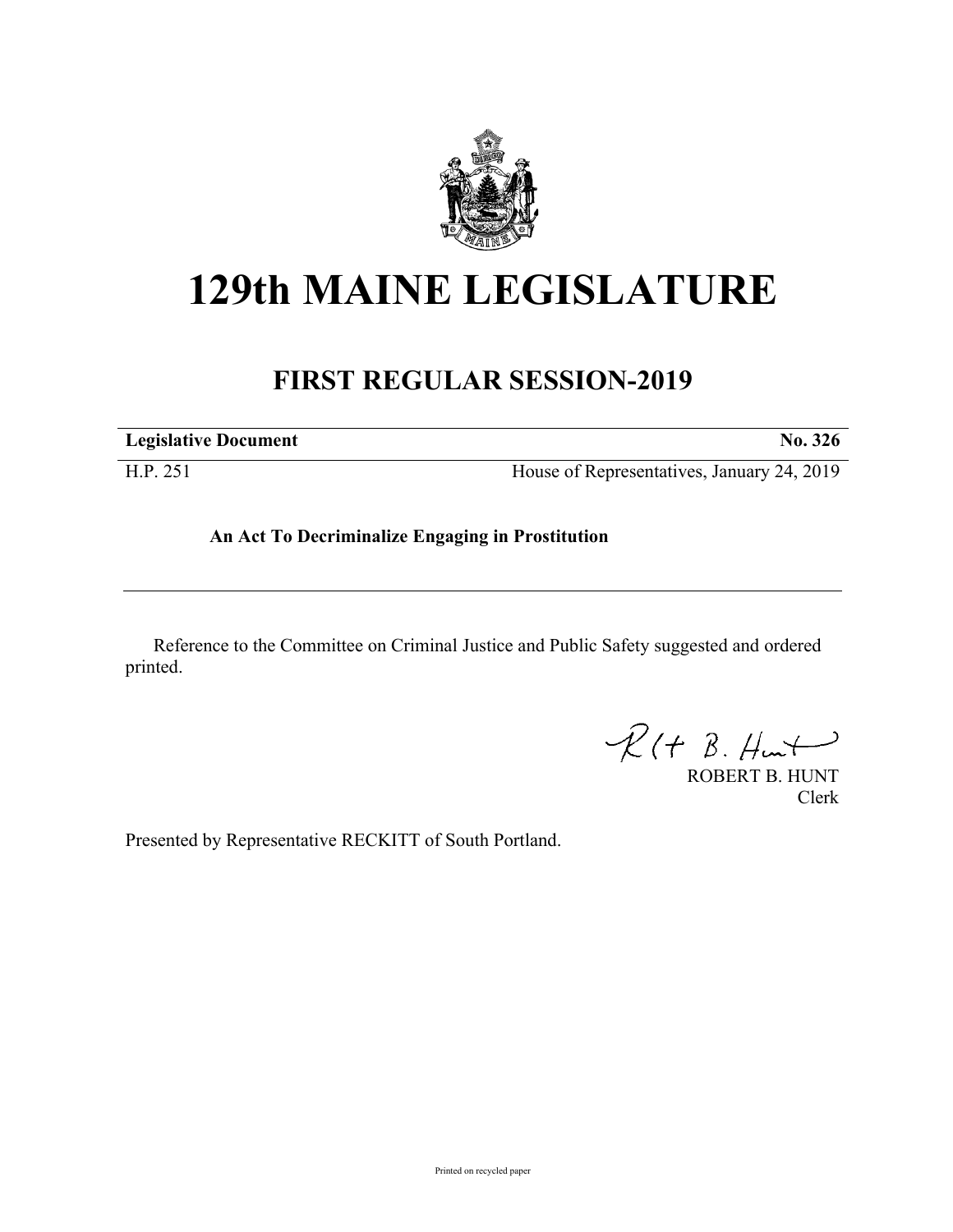**Be it enacted by the People of the State of Maine as follows:**

#### **PART A**

 **Sec. A-1. 5 MRSA §3360-I, first ¶,** as amended by PL 2013, c. 607, §1, is further amended to read:

5 As part of the sentence or fine imposed, the court shall impose an assessment of \$35 on any person convicted of murder, a Class A crime, a Class B crime or a Class C crime and \$20 on any person convicted of a Class D crime or a Class E crime, except that the court shall impose an assessment of \$1,000 on any person convicted of aggravated sex trafficking as described in Title 17-A, section 852, an assessment of \$500 on any person convicted of sex trafficking as described in Title 17-A, section 853, an assessment of \$500 on any person for the first conviction and \$1,000 for each subsequent conviction of engaging a prostitute prostituted person as described in Title 17-A, section 853-B 253-A and an assessment of \$500 on any person for the first conviction and \$1,000 for each subsequent conviction of patronizing prostitution of a minor or patronizing prostitution of a mentally disabled person as described in Title 17-A, section 855. Notwithstanding any 16 other law, the court may not waive the imposition of the assessment required by this section. For purposes of collection and collection procedures, this assessment is considered part of the fine. At the time of commitment, the court shall inform the Department of Corrections or the county sheriff of any unpaid balances on assessments owed by the offender to the Victims' Compensation Fund. All funds collected as a result of these assessments accrue to the Victims' Compensation Fund.

- **Sec. A-2. 17-A MRSA §251, sub-§1, ¶¶H and I** are enacted to read:
- H. "Engages a prostituted person" means providing or agreeing to provide, either to 24 the person whose prostitution is sought or to a 3rd person, pecuniary benefit in return for a sexual act as defined in paragraph C or sexual contact as defined in paragraph D.
- I. "Prostitution" means engaging in, or agreeing to engage in, or offering to engage in a sexual act as defined in paragraph C or sexual contact as defined in paragraph D, in return for a pecuniary benefit to be received by the person engaging in prostitution or a 3rd person.
- **Sec. A-3. 17-A MRSA §253-A** is enacted to read:
- **§253-A. Engaging a prostituted person**
- **1.** A person is guilty of engaging a prostituted person if the person engages a prostituted person within the meaning of section 251, subsection 1, paragraph H. Violation of this subsection is a Class D crime.
- **Sec. A-4. 17-A MRSA §851,** as amended by PL 1995, c. 638, §§1 to 3, is further amended to read: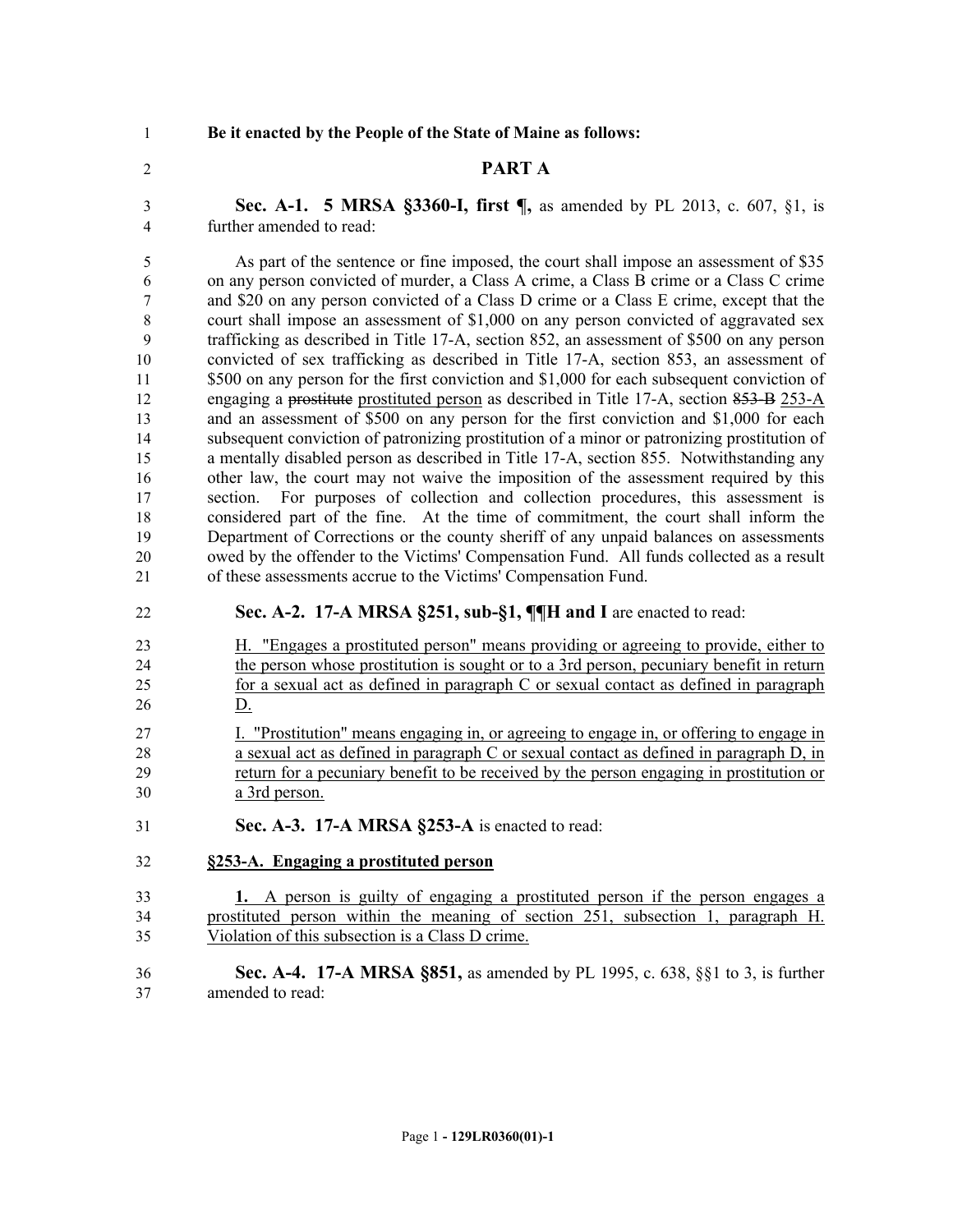#### **§851. Definitions**

As used in this chapter:

 **1.** "Prostitution" means engaging in, or agreeing to engage in, or offering to engage in a sexual act or sexual contact, as those terms are defined in section 251, in return for a pecuniary benefit to be received by the person engaging in prostitution or a 3rd person;

 **1-A.** "Engages a prostitute prostituted person" means providing or agreeing to provide, either to the person whose prostitution is sought or to a 3rd person, pecuniary benefit in return for a sexual act or sexual contact as those terms are defined in section 251;

- **2.** "Promotes prostitution" means:
- A. Causing or aiding another to commit or engage in prostitution, other than as a patron;

 B. Publicly soliciting patrons for prostitution. Publicly soliciting patrons for prostitution includes, but is not limited to, an offer, made in a public place, for a prostituted person who is not the person making the offer to engage in a sexual act or sexual contact, as those terms are defined in section 251, in return for a pecuniary 17 benefit to be received by the person making the offer or a 3rd person;

C. Providing persons for purposes of prostitution;

 D. Leasing or otherwise permitting a place controlled by the defendant, alone or in association with others, to be regularly used for prostitution;

- E. Owning, controlling, managing, supervising or otherwise operating, in association with others, a house of prostitution or a prostitution business;
- F. Transporting a person into or within the State with the intent that such other person engage in prostitution; or
- G. Accepting or receiving, or agreeing to accept or receive, a pecuniary benefit pursuant to an agreement or understanding with any person, other than with a prostituted person or a patron, whereby the person participates or the person is to participate in the proceeds of prostitution.
- **Sec. A-5. 17-A MRSA §853, sub-§1, ¶B,** as amended by PL 2015, c. 360, §1, is further amended to read:

 B. The person violates paragraph A and has 2 or more prior convictions in this State for any combination of the Maine offenses listed in this paragraph or for engaging in substantially similar conduct to that of the Maine offenses listed in this paragraph in another jurisdiction. The Maine offenses are any violation of this section, section 253-A or section 852, former section 853-A, former section 853-B or section 855 or attempts to commit any of these crimes. Section 9-A governs the use of prior convictions when determining a sentence. Violation of this paragraph is a Class C crime.

**Sec. A-6. 17-A MRSA §853-A,** as amended by PL 2013, c. 537, §5, is repealed.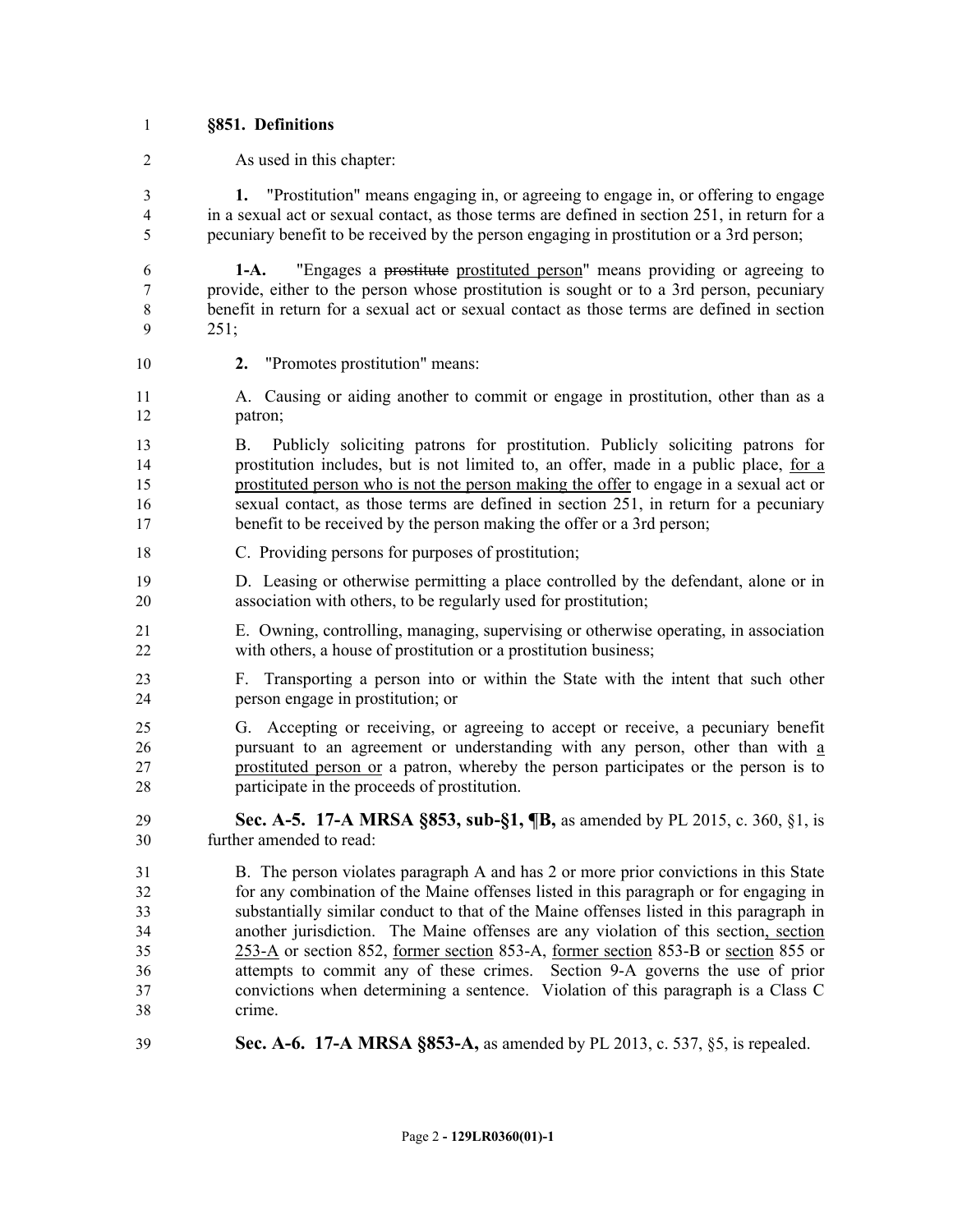**Sec. A-7. 17-A MRSA §853-B,** as amended by PL 2013, c. 407, §4, is repealed.

 **Sec. A-8. 17-A MRSA §1252, sub-§4-A,** as amended by PL 2017, c. 336, §1, is further amended to read:

 **4-A.** If the State pleads and proves that, at the time any crime, excluding murder, under chapter 9, 11, 12, 13, 27 or 35, excluding former section 853-A; section 402-A, subsection 1, paragraph A; or section 752-A or 752-C was committed, or an attempt of any such crime was committed, the defendant had 2 or more prior convictions under chapter 9, 11, 12, 13, 27 or 35, excluding former section 853-A; section 402-A, subsection 1, paragraph A; or section 752-A or 752-C, or for an attempt of any such crime, or for engaging in substantially similar conduct in another jurisdiction, the sentencing class for the crime is one class higher than it would otherwise be. In the case of a Class A crime, the sentencing class is not increased, but the prior record must be given serious consideration by the court when imposing a sentence. Section 9-A governs the use of prior convictions when determining a sentence, except that, for the purposes of this subsection, for violations under chapter 11, the dates of prior convictions may have occurred at any time. This subsection does not apply to section 210-A if the prior convictions have already served to enhance the sentencing class under section 210-A, subsection 1, paragraph C or any other offense in which prior convictions have already served to enhance the sentencing class.

 **Sec. A-9. 18-C MRSA §9-401, sub-§4, ¶F,** as enacted by PL 2017, c. 402, Pt. 21 A,  $\S$ 2 and affected by Pt. F,  $\S$ 1, is amended to read:

 F. Has in that child's family background factors such as severe mental illness, substance abuse, prostitution, genetic or medical conditions or illnesses that place the child at risk for future problems.

#### **PART B**

**Sec. B-1. 15 MRSA c. 313** is enacted to read:

# **CHAPTER 313**

## **EXPUNGEMENT OF RECORDS**

**§2321. Expungement of records of the crime of engaging in prostitution**

 **1. Engaging in the crime of prostitution.** A person convicted of a crime of engaging in prostitution in this State may petition the court in which the conviction was recorded to expunge the record of the conviction. The court shall order all records of the conviction expunged if the convicted person has not been convicted of a violation of Title 17-A, section 253-A, 852 or 853 or former section 853-A and has no formal charging instrument pending in this State for a violation of Title 17-A, section 253-A, 852 or 853.

 **2. State Bureau of Identification.** Following receipt of a court order for expungement under subsection 1, the Department of Public Safety, State Bureau of Identification shall make the necessary arrangements with the identification division of the Federal Bureau of Investigation to have all references to the expunged crime deleted